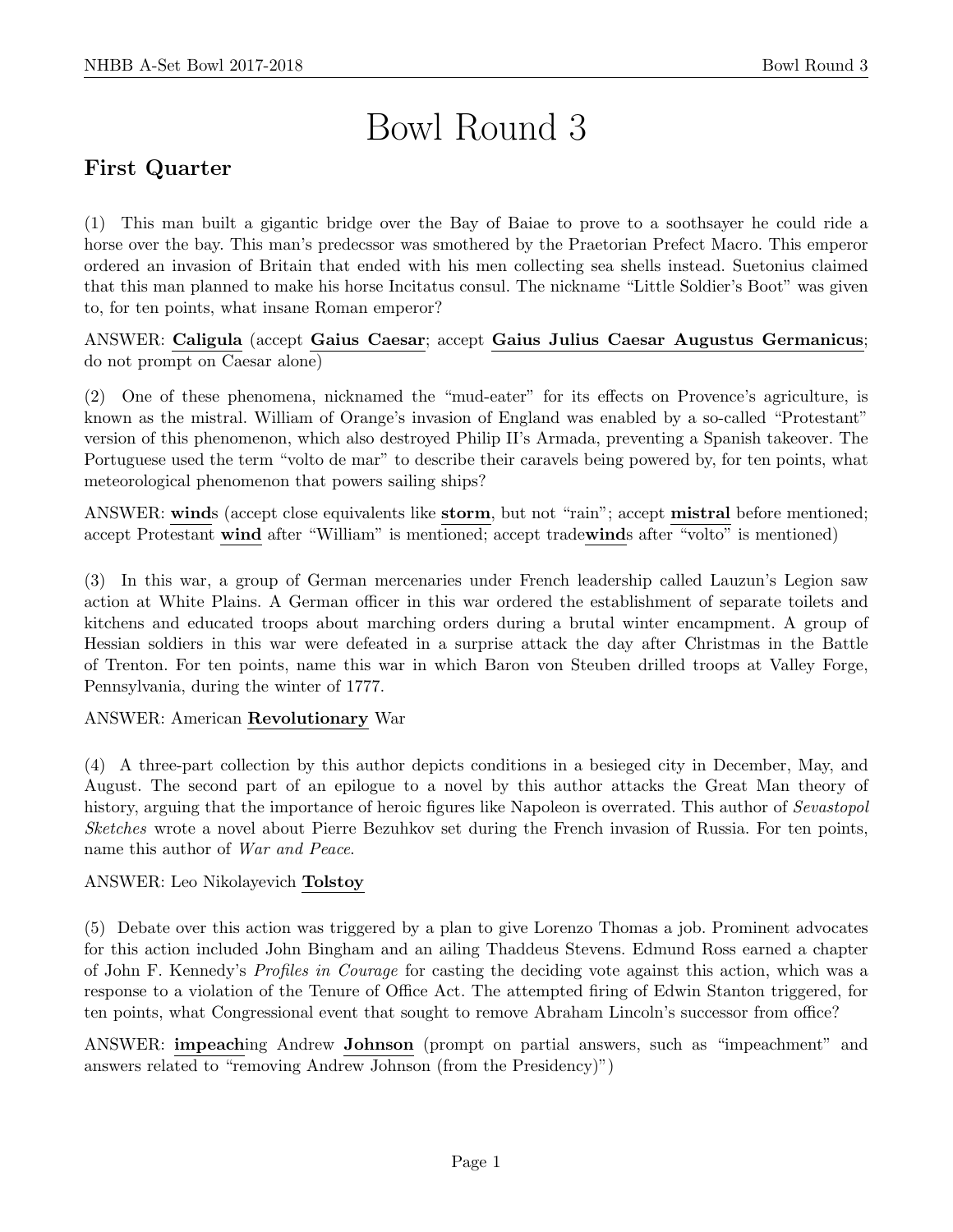(6) A symbol of authority possessed by the holder of this position was a set of nine cauldrons, or ding. A group of five legendary holders of this position are paired with the Three Sovereigns in many ancient texts, and the most prominent member of that group is usually named after the color yellow. The holder of this position was given the right and ability to rule from a divine provenance, which was called the Mandate of Heaven. For ten points, name this position held by monarchs from the Han Dynasty.

### ANSWER: Emperor of China (accept equivalents such as king of China or ruler of China)

(7) One of these objects designed by Robert Moses was partially built using wartime rubble from England. Andrew Jackson vetoed a bill that would have created one of these structures named for Maysville, which would have been part of the Cumberland System. After his positive experience with the Autobahn, Dwight Eisenhower ordered the construction of, for ten points, what type of transportation infrastructure whose American examples include I-95 and Route 66?

ANSWER: roads (accept specific answers, like highways or turnpikes, etc.; accept FDR Drive; accept Maysville Road; accept Cumberland Road; accept Interstate system, Interstate Highway system, etc.)

(8) Emmanuel de Roug´e coined the term for these people, who are depicted on the Medinet Habu temple. Fighting these people at the Battle of Djahy and the Battle of the Delta caused the depletion of Ramesses III's treasury. The invasions of these people may have been caused by a famine in Anatolia, though they may also have been Philistines or Minoans fleeing a volcanic eruption. The Bronze Age Collapse was caused by, for ten points, what invaders of the New Kingdom of Egypt that came from the Mediterranean?

### ANSWER: Sea Peoples

(9) This piece's melody was also used for "When the Warrior Returns," which celebrated Stephen Decatur's victory in the Barbary Wars. The opening of this song is used to represent Lieutenant Pinkerton in Giacomo Puccini's Madame Butterfly. The lyrics to this song were written aboard the HMS Tonnant and set to the tune of To Anacreon in Heaven. For ten points, name this patriotic song written during the defense of Fort McHenry by Francis Scott Key.

ANSWER: The Star-Spangled Banner (prompt on descriptive answers relating to America's national anthem; prompt on "To Anacreon in Heaven" before "Tonnant" is mentioned)

(10) To prepare for this battle, the winning commander designed a namesake "chequer" of yellow and black lines to better identify his ships. A tactic mirroring John Jervis' maneuvers at Cape St. Vincent was employed at this battle to isolate the Bucentaure. The destruction of a Franco-Spanish navy at this battle ended Napoleon's hopes of invading England. For ten points, name this 1805 victory for Lord Nelson, commemorated in a namesake London Square.

### ANSWER: Battle of Trafalgar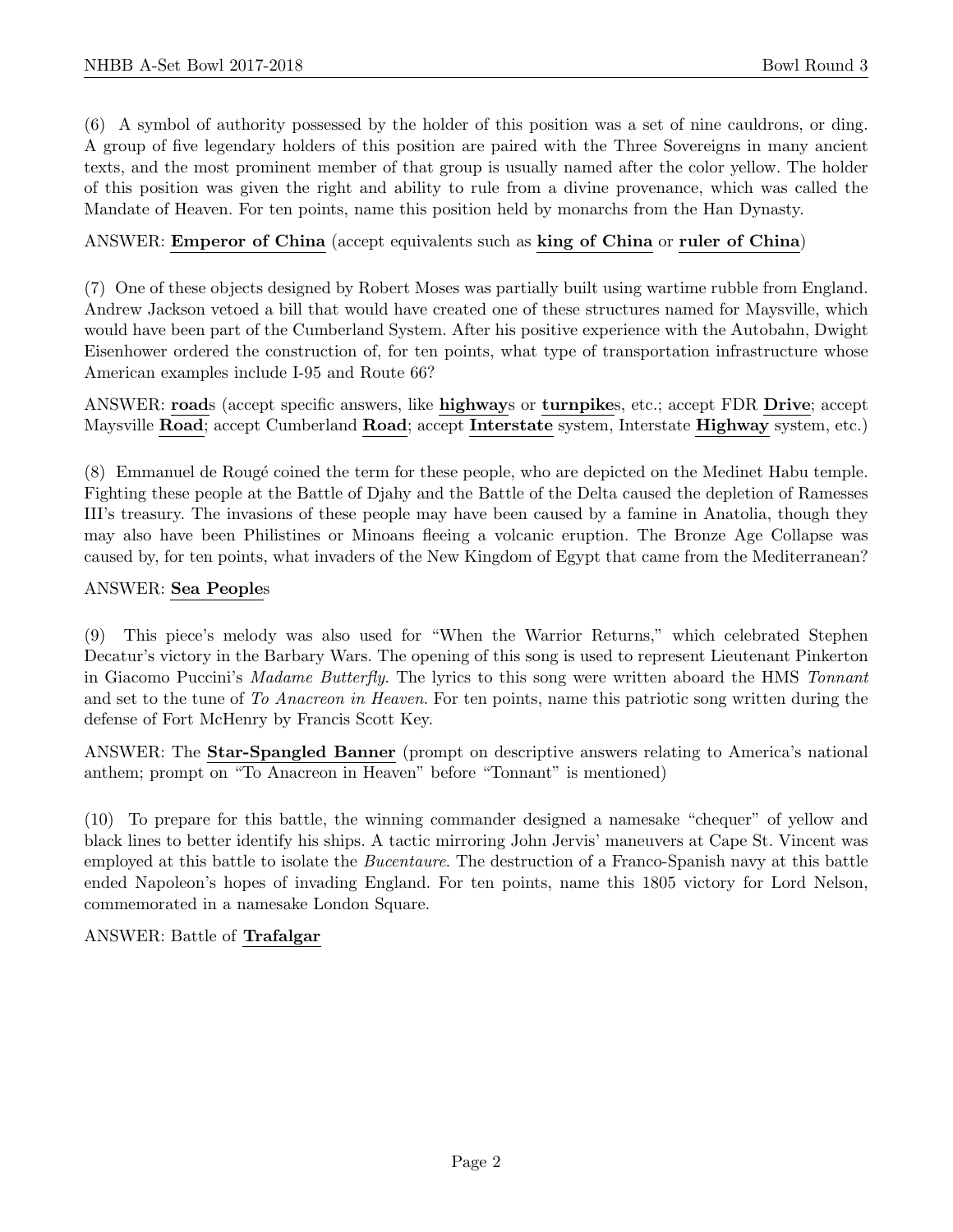## Second Quarter

(1) This man was nearly assassinated by the Italian anarchist Gennaro Rubino in 1902. This ruler attempted to abolish the military policy of Remplacement after his country's neutrality was tenuously preserved in the Franco-Prussian War. This ruler earned the nickname the "Builder King" for his public works projects, including the Antwerpen-Centraal Railway Station. He commissioned Henry Stanley to lay claims to colonial territory in Africa; that territory later became the Congo Free State. For ten points, name this Belgian monarch.

### ANSWER: King Leopold II

BONUS: While ruler of the Congo Free State, King Leopold II organized this mercenary army to extort the Congolese for ivory and rubber. Members of this group allegedly cut off the hands of workers who failed to reach their quotas.

### ANSWER: Force Publique (or the Public Force or the Openbare Weermacht)

(2) Iconic photos from this site include a snapshot of Zbigniew Brzezinski [z'big-nee-ev breh-ZHIN-skee] playing chess and Paul Vathis' "Serious Steps" showing John F. Kennedy and Dwight Eisenhower walking side by side. This site's Dogwood, Aspen and Laurel buildings have been used to house visitors like Anwar Sadat and Menachem Begin, who met on a 1979 retreat. For ten points, name this Presidential compound where Jimmy Carter helped broker a peace accord between Egypt and Israel.

### ANSWER: Camp David (accept Naval Support Facility Thurmont; accept Shangri-La)

BONUS: Camp David was Barack Obama's hosting ground for the 38th G8 summit, where tensions escalated when Vladimir Putin sent this current Prime Minister of Russia to attend in his place.

### ANSWER: Dmitri Medvedev

(3) One composer from this present-day country used an extinct liturgical language for his Glagolitic Mass. Another composer from this country included a furiant in a suite inspired by Johannes Brahms' Hungarian Dances and wrote his final symphony, partially inspired by Longfellow's Song of Hiawatha, while he visited the USA. A symphonic poem about this country's Vysehrad [vish-eh-rahd] castle premiered after its composer lost his hearing; that work opens a set of six pieces titled Ma Vlast. For ten points, name this modern-day country, the home of Leos Janacek [yahn-ah-check] and the composer of the Slavonic Dances and the New World Symphony, Antonin Dvorak [d'vor-zhak].

### ANSWER: Czechia or Czech Republic (do not accept Czechoslovakia)

BONUS: In addition to composers like Janacek and Dvorak, Czechia's musical history includes this composer of the aforementioned Ma Vlast and The Bartered Bride.

### ANSWER: Bedrich Smetana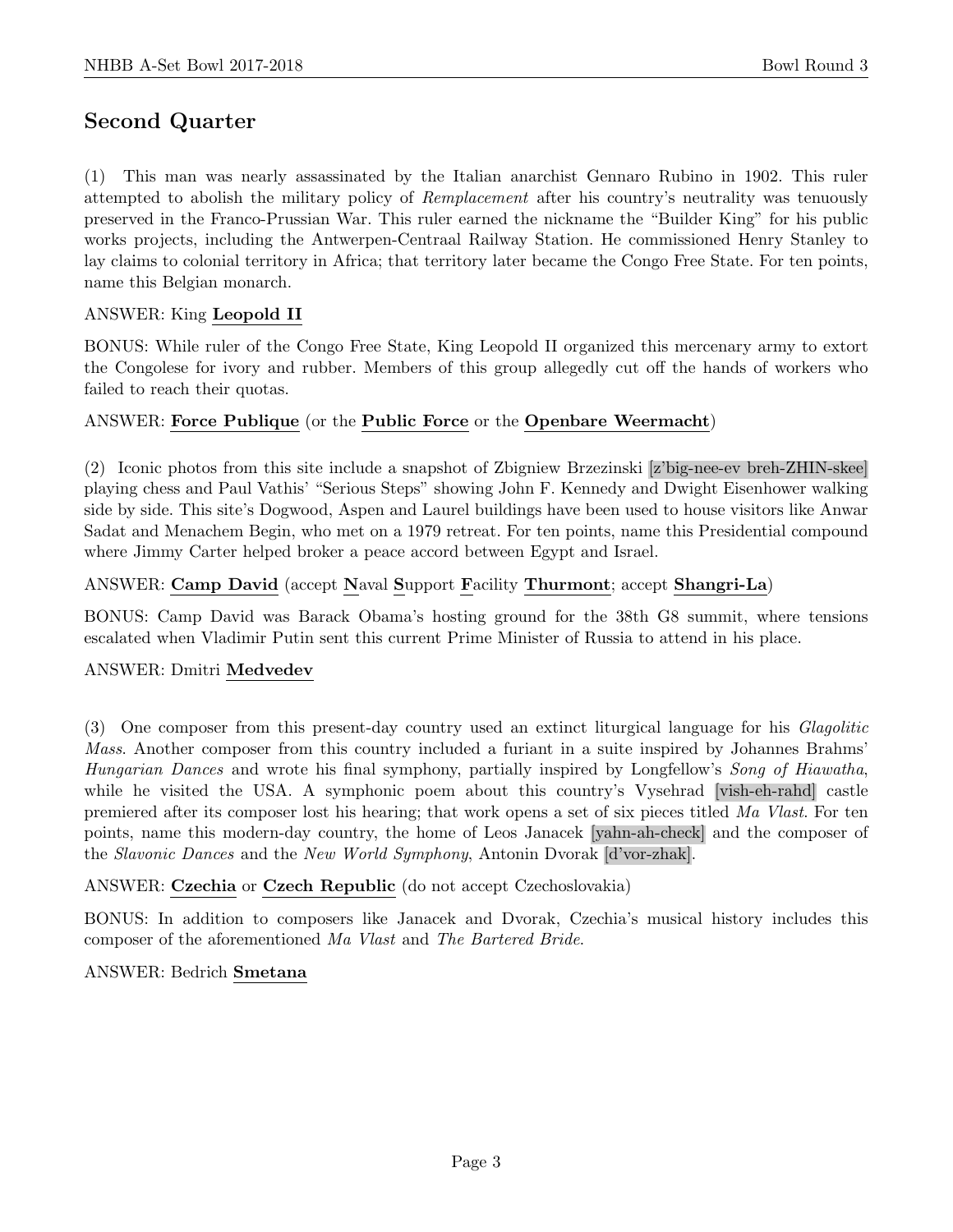(4) This rebellion's leader issued a manifesto criticizing the Green Springs monopoly on the beaver trade. This rebellion's planners achieved success in an attack on the Susquehannock, but John Ingram was forced to take command after this rebellion's leader died of dysentery. This rebellion was sparked by settlers who felt that the colonial government did not do enough to prevent attacks by natives. Jamestown was burned down as a result of, for ten points, what 1676 rebellion in Virginia?

### ANSWER: Bacon's Rebellion

BONUS: Nathaniel Bacon may have been angry that he was not invited to join the trade circle of this Virginia governor, who returned to England after his poor handling of the rebellion.

### ANSWER: William Berkeley

(5) These people "trampled on the bodies of saints [...] like dung in the streets," according to Alcuin's description of their raid on Lindisfarne. These people were recruited to form the Varangian Guard by the Byzantines. Charles the Simple signed the Treaty of Saint-Claire-sur-Epte, granting these people land in Western Europe, and they were granted Normandy after carrying out a series of raids down the Seine River in their longships. For ten points, name these seafaring marauders from Scandinavia who didn't actually wear iconic two-horned caps.

ANSWER: Vikings (prompt on Scandinavians or Norse before "Scandinavia" is read)

BONUS: The Vikings conquered England in 1016 under the leadership of this ruler. He defeated Edmund Ironside at Assandun to take power, and, like Alfred, is known as "the great."

ANSWER: Canute the Great (or Cnut the Great)

(6) This Chief Justice wrote that the power to determine whether a state government was a "legitimate republican" one was a political question in Luther v. Borden. This Chief Justice at the time of the Amistad case also wrote a controversial opinion denying the plaintiff standing on account of his race and ruling the Missouri Compromise unconstitutional. The Dred Scott v. Sanford case was decided by, for ten points, what Chief Justice who presided from 1836 to 1864?

ANSWER: Roger Taney ([taw-nee], but be lenient)

BONUS: A Contract Clause case during Taney's tenure concerned charters granted to construct these structures; that case was named after the "Charles River" and "Warren" examples of these structures.

### ANSWER: bridges (accept Charles River Bridge v. Warren Bridge)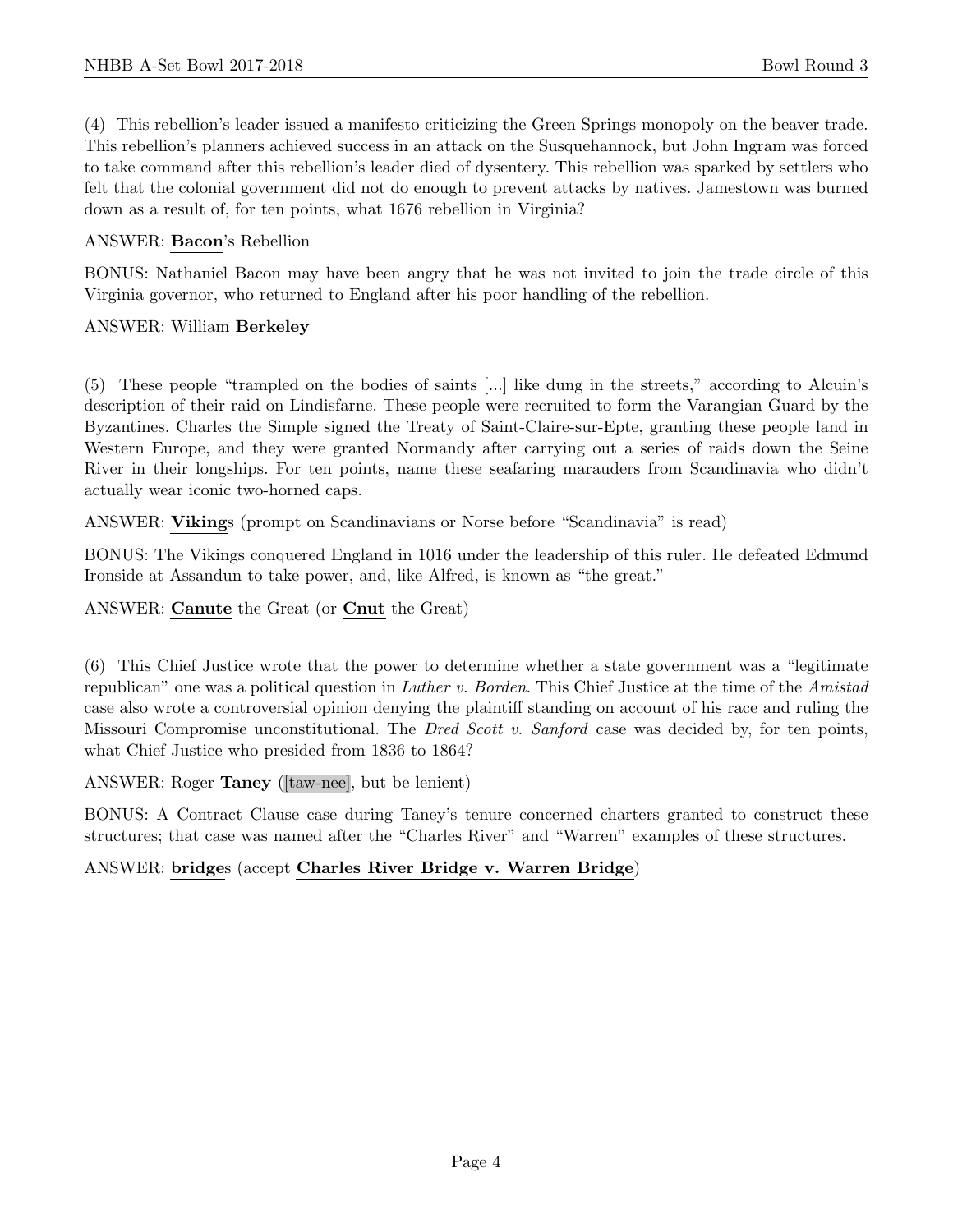(7) This civilization's writing system evolved into an "Epi" script, though their initial writings were recorded at the Cajascal [cah-has-kal] block in San Andres. This civilization became known as the "rubber people" for their ability to extract latex from nearby trees. Ritual bloodletting was practiced for the first time in Central America at this civilization's center at San Lorenzo. For ten points, name this Mesoamerican civilization, known for their creation of large stone heads.

### ANSWER: Olmec civilization

BONUS: The Olmec were the first to play this court-based Mesoamerican sport, which has had a modern resurgence. In later Mayan myth, the Hero Twins play this sport after descending to Xibalba [she-balba]

### ANSWER: Mesoamerican ball game

(8) This musician paid tribute to the head of the African National Congress in "Full Nelson." The wife of Akhnaten lent her name to this man's final all-acoustic album, Nefertiti, which featured Wayne Shorter and Herbie Hancock as part of his "second great quintet." A 1957 compilation album by this man's nonet lent its name to a genre that succeeded bebop. Birth of the Cool was performed by, for ten points, what jazz trumpeter who recorded Kind of Blue?

### ANSWER: Miles Davis

BONUS: The aforementioned track "Full Nelson" pays tribute to Nelson Mandela and appears on an album whose title pays tribute to this other South African human rights activist, the winner of the 1984 Nobel Peace Prize.

ANSWER: Archbishop Desmond (Mpilo) Tutu

### Third Quarter

The categories are . . .

- 1. Governors of New York
- 2. The Black Death
- 3. The Incan Empire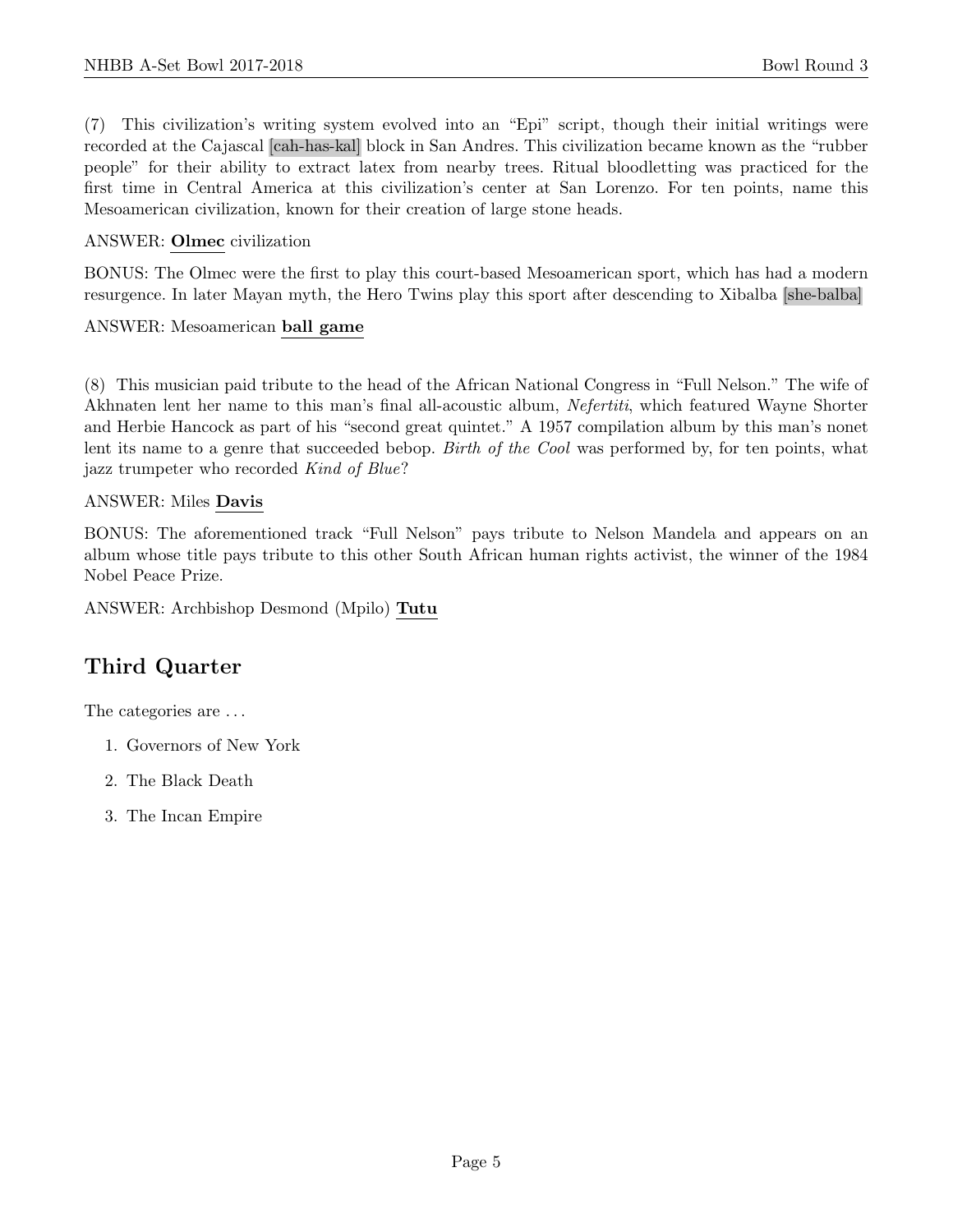- Governors of New York
- Name the governor of New York who...
- (1) Became President in 1933 and championed the New Deal.
- ANSWER: Franklin Delano Roosevelt (accept FDR; prompt on Roosevelt)
- (2) Was nicknamed "Old Kinderhook" and succeeded Andrew Jackson as President.

### ANSWER: Martin Van Buren

(3) Was also the first Chief Justice of the Supreme Court.

ANSWER: John Jay

(4) Was a former Mafia prosecutor and unexpectedly lost a presidential election to Harry Truman.

### ANSWER: Thomas Dewey

- (5) Fathered the current governor, Andrew, and gave a keynote address at the 1984 DNC.
- ANSWER: Mario Cuomo (prompt on Cuomo)
- (6) Became Vice President under Gerald Ford and led a wing of moderate Republicans.
- ANSWER: Nelson Aldrich Rockefeller
- (7) Inaugurated the Erie Canal and unsuccessfully challenged James Madison for the presidency.
- ANSWER: DeWitt Clinton (do not accept George Clinton)
- (8) Defeated Rutherford B. Hayes in the popular vote, but not the Electoral College, in 1876.

ANSWER: Samuel J. Tilden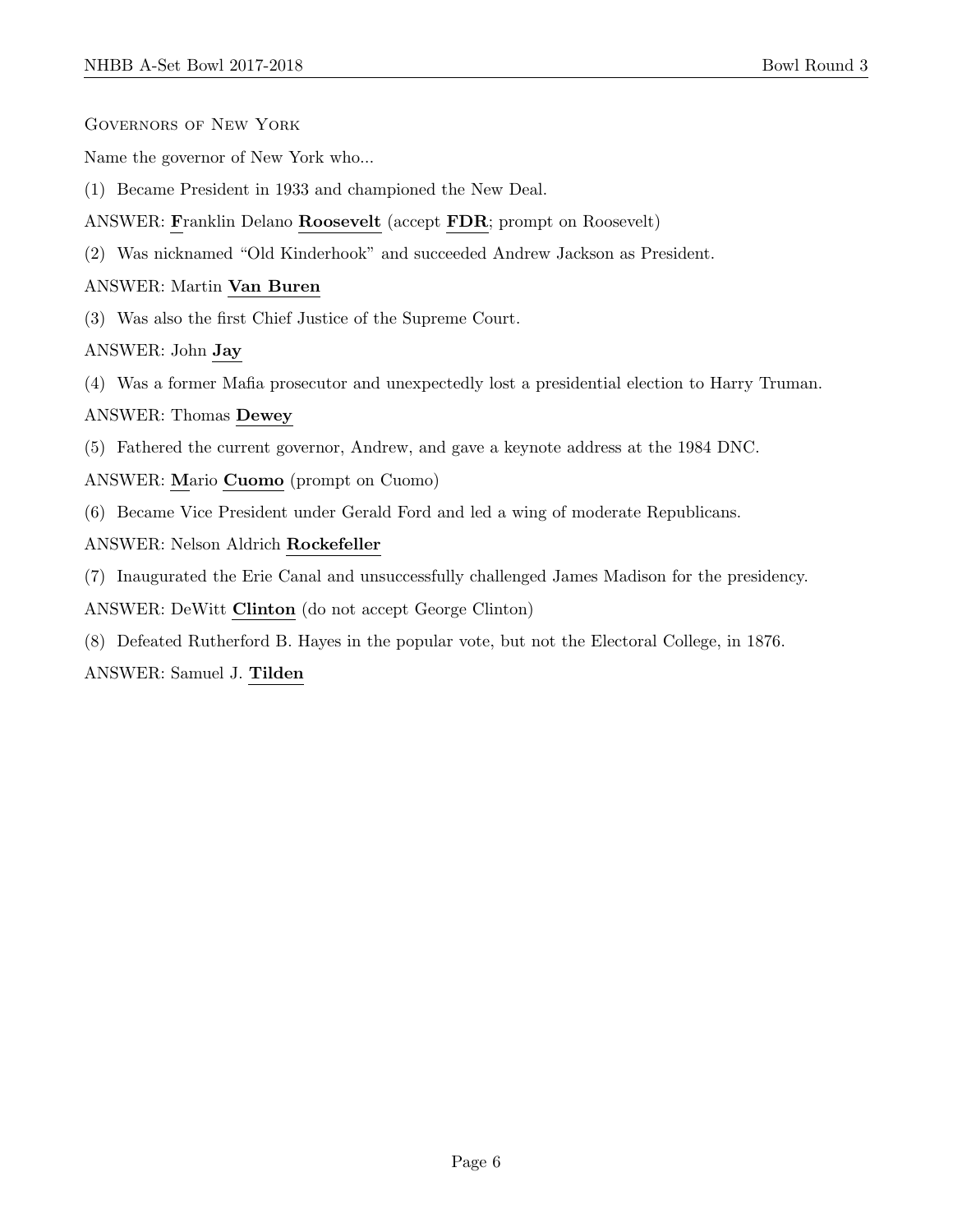THE BLACK DEATH

Name the...

(1) Disease whose bubonic variety caused the Black Death.

ANSWER: (black or bubonic) plague

(2) Animals, other than humans, who spread the fleas that carried the disease.

ANSWER: black rats

(3) Religious group blamed for poisoning wells during the outbreaks, resulting in pogroms.

ANSWER: Jewish people

(4) Northern European country that was relatively unaffected by the disease, sparing cities like Krakow.

### ANSWER: Poland

(5) Number of humors that medieval doctors believed in, influencing their treatment of victims.

### ANSWER: four humors

(6) Type of mask worn by plague doctors that is now often worn in Carnival celebrations in Venice.

ANSWER: bird mask (or beak mask; accept anything indicating the mask includes a long, protruding nose)

(7) British monarch who won the Battle of Crecy and instituted the Statue of Laborers to deal with the depopulation caused by the Black Death.

ANSWER: Edward III (prompt on Edward)

(8) Genoese colony on the Black Sea where the disease first entered Europe.

### ANSWER: Kaffa (or Feodosia)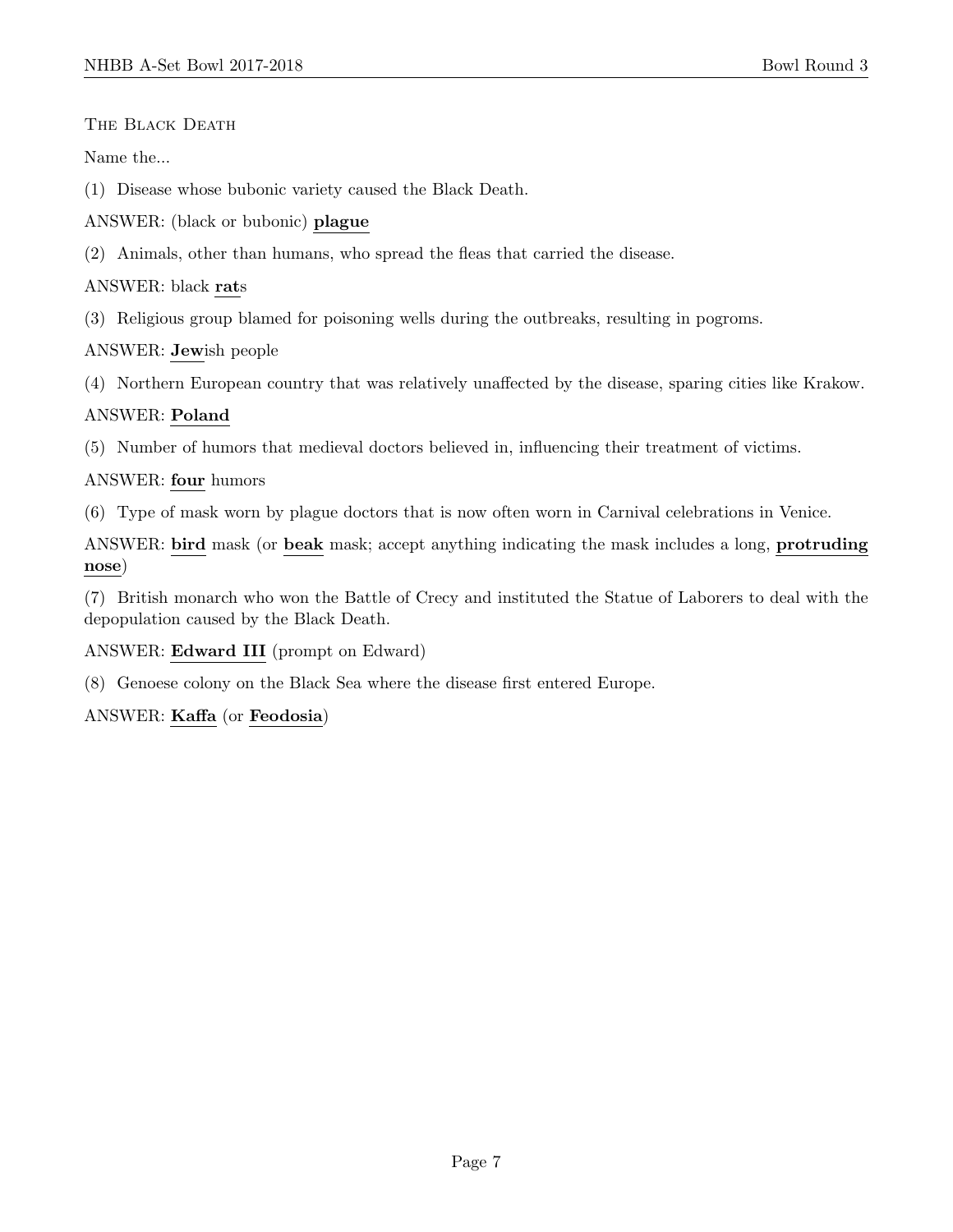The Incan Empire

Name the...

(1) European country whose conquistadors conquered the Inca.

### ANSWER: Spain

(2) Country where those conquistadors then built cities like Lima.

### ANSWER: Peru

(3) Conquistador who led the expedition against the Incan Empire.

### ANSWER: Francisco Pizarro

(4) Final emperor of the Inca who defeated his brother Huascar in a civil war.

### ANSWER: Atahualpa

(5) Two precious metals that filled three rooms in order to ransom that emperor.

ANSWER: gold and silver (accept in either order)

(6) Incan capital city, the site of the Sacsayhuaman [sak-say-wha-man] fortress.

### ANSWER: Cusco

(7) Leader of the Neo-Inca state in Vilcabamba, or the 18th century rebel of the same name, or the 20th century rapper who adopted this name.

ANSWER: Tupac Amaru (or Tupac Amaru II or Tupac (Amaru) Shakur)

(8) Language spoken throughout the empire that was suppressed under Spanish rule.

ANSWER: Quechua (accept Runasimi)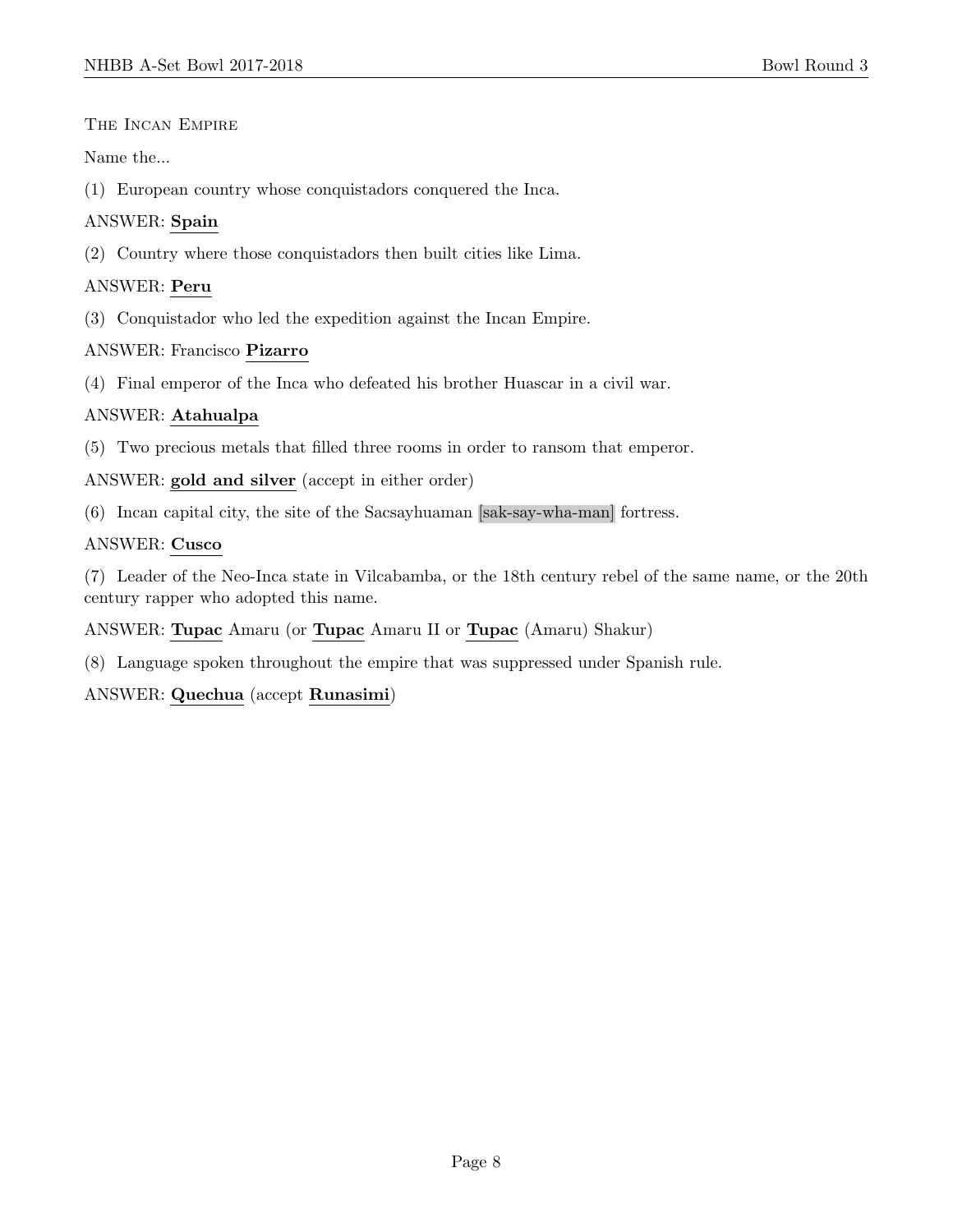# Fourth Quarter

(1) This scientist's namesake constant is equal to the time derivative of the scale factor over the scale factor, and the reciprocal of that constant is equal to the age of the Universe. This man's namesake  $(+)$  law, which was discovered while working at the Mount Wilson Observatory, states that the recessional velocity of a galaxy is proportional to its distance from us; that implies the occurrence of the Big Bang. The "Pillars of Creation" (\*) photograph was taken by a device named for, for ten points, what American astronomer who names a space telescope launched in 1990?

ANSWER: Edwin Hubble (accept Hubble constant, Hubble's Law, and/or Hubble Space Telescope)

(2) This speech laments how the "solitary inventor...has been overshadowed by scientists" and calls on Americans to avoid "plundering for our own ease and convenience...the precious resources of tomorrow." This speech warns against allowing (+) "public policy" to fall in the hands of the "scientific-technological elite" and warns against the "unwarranted influence" of the (\*) "military-industrial complex." For ten points, name this speech, given three days before John F. Kennedy's inaugural address, that ended a US President's public career.

ANSWER: Dwight Eisenhower's Farewell Address (accept descriptive answers of Dwight Eisenhower's last speech as President)

(3) A state named for this modern-day country existed for twenty-four hours under president Avgustyn Voloshyn. Symon Petliura led another state in this modern-day country, which was the site of an anti-Semitic nationalist movement led by Stepan (+) Bandera during World War II. Leonid Kuchma was overthrown as this country's President in the 2004 (\*) Orange Revolution, and this country was also the site of more recent Euromaidan protests. For ten points, name this country that lost control over the Crimean Peninsula after a 2014 Russian annexation.

### ANSWER: Ukraine

(4) Secular and religious forces in this country clashed at the 1208 Battle of Vidines. Thorvald Konradsson brought missionaries to this country in the late 10th century. In 930 AD, the Law Rock marked the site in this country where the oldest (+) parliament in the world was created; that body, the Althing, was twice led by Snorri Sturluson. In 1918, (\*) Denmark agreed to recognize a 25-year personal union with this country. For ten points, name this country where volcanic eruptions have affected air travel in Reykjavik [rek-ya-vik].

### ANSWER: Iceland

(5) In 1968, a consolidation process in this state's Duval County created what was briefly the largest city by land area in the US. The 2010 census recorded just 10 permanent residents in this state's city of Lake Buena Vista, a small company town adjacent to  $(+)$ Kissimmee. Pedro Mendez de Avilés founded the oldest continuously occupied European settlement in the US in 1565 in what is now this state. This state's city of Titusville has sufferred economically since the end of the  $(*)$  Space Shuttle program. St. Augustine is in, for ten points, what southern US state whose largest by area is Jacksonville?

### ANSWER: Florida